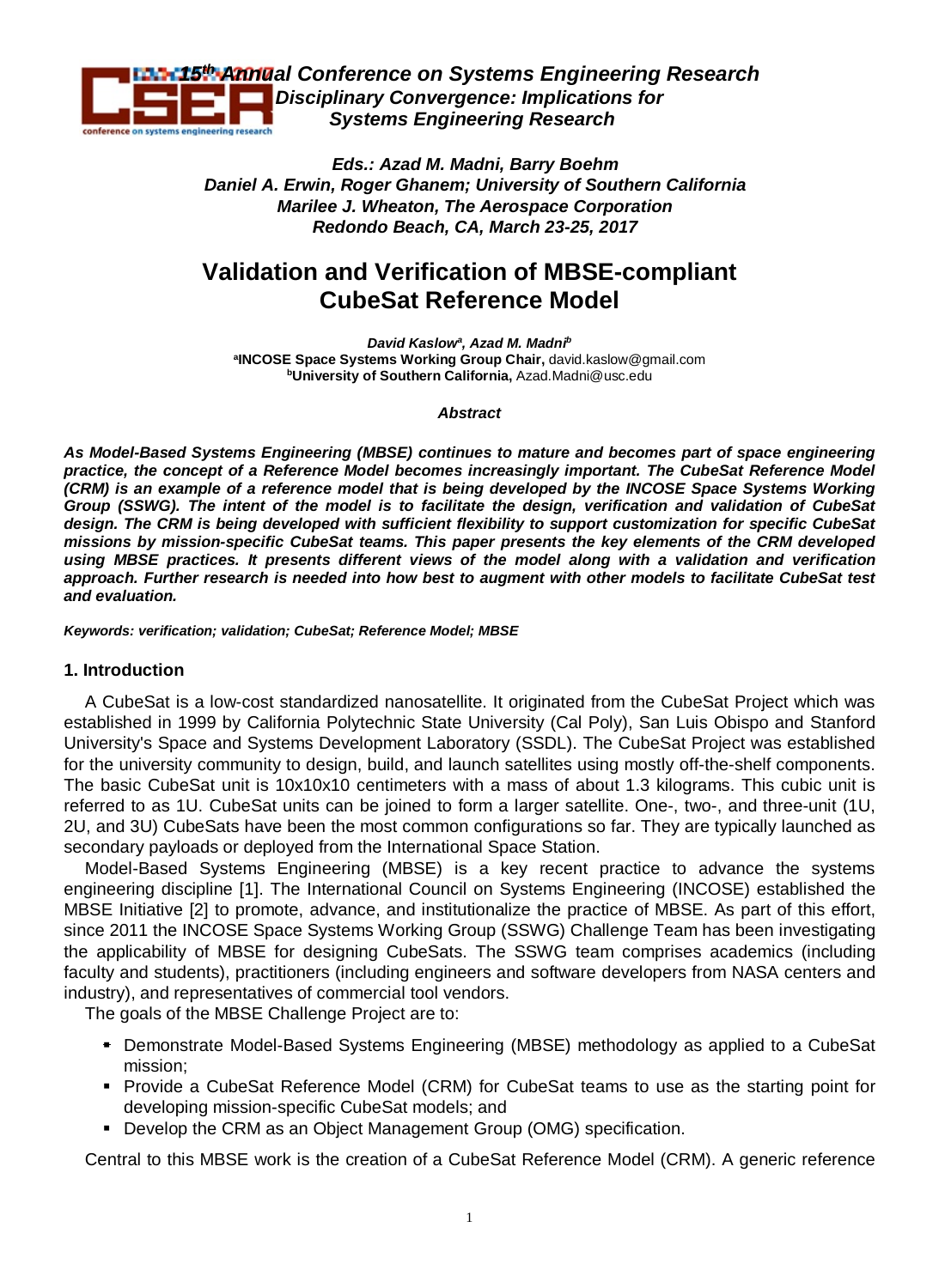model in MBSE is a conceptual framework based on a domain-specific ontology. It consists of an interlinked set of concepts produced by a body of subject matter experts with the express purpose of fostering clear communications within collaborative teams of stakeholders. A reference model embodies the set of core concepts (including goals) that engineers can use for various purposes such as verification and validation, and test and evaluation. An apt analogy, according to Madni [3], [4] is that of examining a precious stone such as a diamond. "As you hold the gem up to the light and rotate your hand, you get to view its different facets. The rays of light from each facet offer a unique insight about the diamonds clarity and cut" [3]. A reference model is much like a gem. Its facets correspond to different perspectives or views, while the rays of light correspond to the information and insights contained in each perspective view. A reference model is a collection of different perspectives. It offers a high-level view of the problem domain (space). The key characteristics of a reference model are: abstractions, relationships, and entities. A reference model is methodology-neutral and technology-agnostic [3] [4].

Thus, the CubeSat Reference Model is an abstract framework for understanding the relationships among the entities of the CubeSat environment. Even though it is at least three levels of abstraction away from any physical instantiation, it still provides valuable assistance to the Mission-specific CubeSat development teams.

Our use of the term Reference Model should not be confused with the use of the same term by the Organization for the Advancement of Structured Information Standards (OASIS). OASIS uses to the term in the context of Service Oriented Architectures [5].

The term "Model" as used in Model-Based Systems Engineering (MBSE) is represented using a language such as Systems Modeling Language (SysML). Since we are interested in modeling a generic CubeSat mission domain, and not a specific mission, we qualify the model as a "Reference Model."

The CRM will be delivered by SSWG to Mission-specific CubeSat development teams to:

- Populate the model with their Mission Statement and Mission Objectives, their Measures of Effectiveness and Performance, and their Stakeholders and Stakeholder Concerns
- Develop their Use Cases, System and Subsystem requirements, and Validation and Verification approach; and
- Refine the Logical Architecture and develop the Physical Architecture.

The challenges [6] facing the development teams include the following:

- There is currently no agreed-upon process for developing a CubeSat Enterprise [7]
- To date, no Mission-specific CubeSat Enterprise has been modeled
- It is anticipated that different Mission-specific CubeSat development teams will bring different levels of engineering and development skill and experience to bear
- **Budget constraints will continue to be a driver**

Encouraging the various Mission-specific CubeSat development teams to adopt MBSE, Object Oriented System Engineering Methodology (OOSEM), and SysML and providing them a standard Reference Model for their development will boost the efficiency and productivity of less experienced teams without any negative impacts.

Previously, the SSWG demonstrated the ability to model behaviors, interface with commercial off-theshelf (COTS) simulation tools, and carry out trade studies [8]. Currently, the team is building a reference CubeSat model for use by aerospace students in the classroom, and by mission teams building missionspecific CubeSats [9], [10], [11], [12], [13], [14].

In Section 1, we have introduced the SSWG CubeSat effort. Section 2 presents a more detailed look at the effort required to develop the CubeSat Reference Model, including a description of the Logical Architecture, and the organization of the model (particularly the requirements captured in the model). Section 3 identifies the effort required to develop a Mission-specific CubeSat model using the CRM as a foundation. Section 4 discusses the approach to conducting Validation and Verification of the CubeSat Reference Model, and compares that approach to the approach for conducting Verification and Validation of the Mission-specific CubeSat model. Section 5 presents conclusions and future work.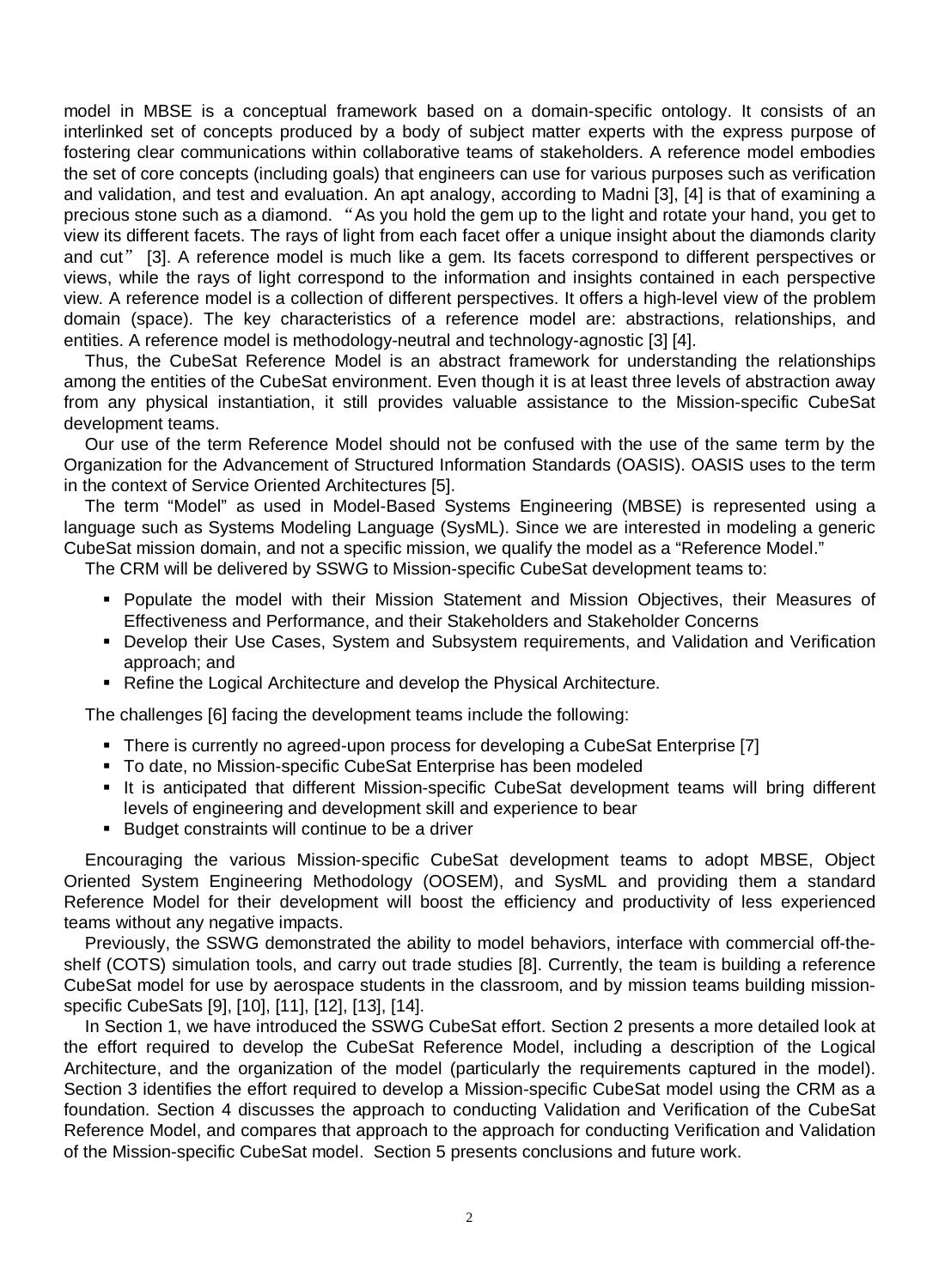# **2. CubeSat Reference Model Development** [13]

The CRM is intended to be used by university project teams designing space missions utilizing the CubeSat form-factor. The model is being developed assuming that the members of the team have an intermediate-level understanding of space mission analysis and design, Model-Based Systems Engineering (MBSE), Systems Modeling Language (SysML), and that their work is being guided by subject matter experts. MBSE is the formalized application of modeling to support key systems engineering tasks for addressing requirements, design, analysis, and validation and verification.

**Logical and Physical Architectures.** The CRM provides the logical architecture of a CubeSat. The logical components, which are abstractions of physical components, symbolically execute system functions (i.e., without implementation constraints). The physical architecture defines physical components of the system including hardware, software, persistent data, and operational procedures. The CRM logical elements are intended to be reused as a starting point for a missionspecific CubeSat logical architecture, followed by the development of physical architecture from the logical architecture during CubeSat development. On the other hand, should the Mission-specific Team decide to adopt a different logical architecture, the CRM is sufficiently flexible to accommodate

**CubeSat Domain and Enterprise.** Figure 1 shows the CubeSat Domain, which consists of the CubeSat Mission Enterprise (with its two segments and various services), Stakeholders, External Environment, and External Constraints. The External Environment consists of the Space Environment and Earth Environment. The External Constraints include Licenses and Regulations. The CubeSat Mission Enterprise encompasses everything that involves the development, deployment, and operation of the CubeSat mission.



Figure 1. CubeSat Domain and Mission Enterprise

**CubeSat Space Segment.** The CubeSat Space Segment consists of one or more CubeSats along with their orbits and subsystems. The Space Segment includes designs, interfaces, and operations to comply with the requirements and constraints that are imposed by the External Environment, as well as those by other aspects of the mission such as the Transport, Launch, and Deploy Services. For example, a launch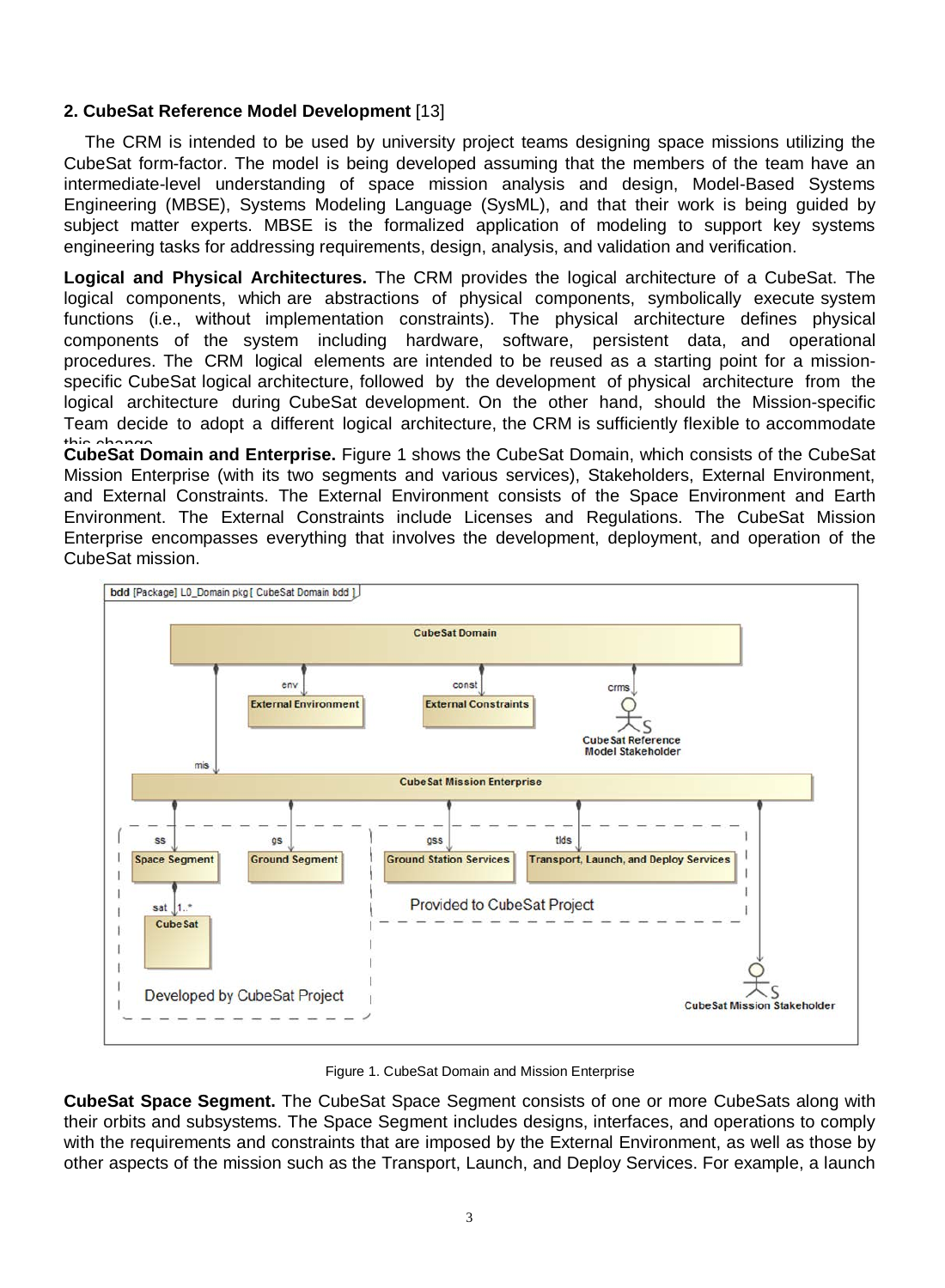has a pressure and vibration profile that constrains the design of the CubeSat. These requirements and constraints can be incorporated into a Transport, Launch, and Deploy Services model unique to the service providers.

**CubeSat Ground Segment.** The CubeSat Ground Segment consists of the CubeSat Mission Operations and one or more Ground Stations. Mission Operations includes the software, data, procedures, and personnel used to operate the CubeSat mission. Mission Operations activities include mission planning and scheduling, command and control of the CubeSat, control of the ground equipment, mission telemetry processing, and mission data processing and distribution. The Ground Station consists of the computers, network, communication equipment, and associated control infrastructure hosted in a ground facility. Communication equipment includes the space-ground antennas. The architecture accommodates a CubeSat project developing its own ground station or operating with an existing ground station that provides uplink and downlink services.

**Subsystems.** Figures 2 and 3 show the decomposition into logical subsystems of both the Space and Ground Segments. While these subsystems currently comprise the logical partitioning of the segments, they may later reflect the physical partitioning as well. Starting with this list, teams may add or remove subsystems based on the mission requirements and objectives.



Figure 2. CubeSat Space Segment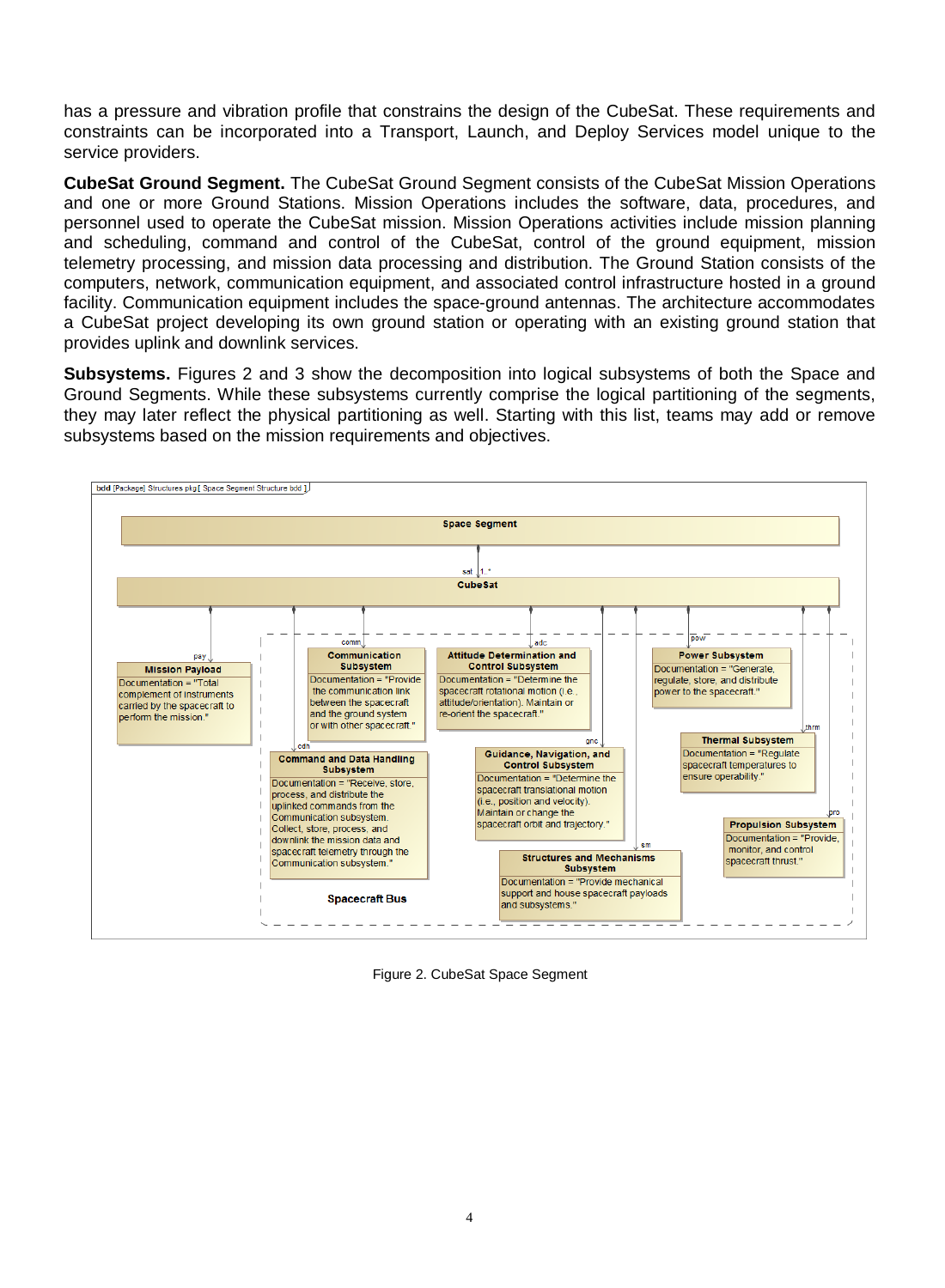

Figure 3. CubeSat Ground Segment

**Model Organization.** There are packages for the domain, enterprise, space and ground segments, and space and ground subsystems. The enterprise, segment, and subsystems packages contain behaviors, structures, validation, and verification packages.

**Requirements.** Requirements are organized by enterprise, space and ground segments, and space and ground subsystems packages. The enterprise package consists of mission needs, mission objectives, mission constraints, and mission requirements packages with model elements to establish the relationships to the stakeholder needs, objectives, constraints, and measures of effectiveness. Figure 4 shows model elements that help define lower-level requirements. The relationships between elements are illustrative not prescriptive. Segment requirements are derived from mission requirements and trace to mission use cases. Segment requirements trace to measures of performance which trace to measures of effectiveness. Subsystem requirements are derived from segment requirements and trace to segment use cases. Subsystem requirements trace to technical performance measures which trace to measures of performance and to measures of effectiveness.

**Technical Measures.** Technical measures provide the stakeholders insight into the definition and development of the technical solution. Measures of effectiveness, key performance parameters, measures of performance, and technical performance parameters as are technical measures. They are distinct from requirements, although performance and other requirements may be traced to them. They are incorporated into the CRM as block value properties. A technical measure can be measured and compared to a target value.

**Functional and Non-Functional Requirements.** Requirements can be classified as functional or nonfunctional. Functional requirements define the desired behaviors of the system and non-functional requirements define the overall qualities or attributes of the resulting system. Non-functional requirements (which include Quality Factors) place constraints on the product being developed, the development processes, or conformance with external regulations. Examples of non-functional requirements include safety, security, usability, reliability, and performance. However, as requirements are decomposed, the distinction between functional and non-functional requirements may disappear. For example, a top-level mission reliability requirement may lead to lower level requirements that identify where redundancy would be needed. The presence of redundancy requires redundancy management functions whose behaviors could be considered functional requirements. Whether a requirement is expressed as a functional or non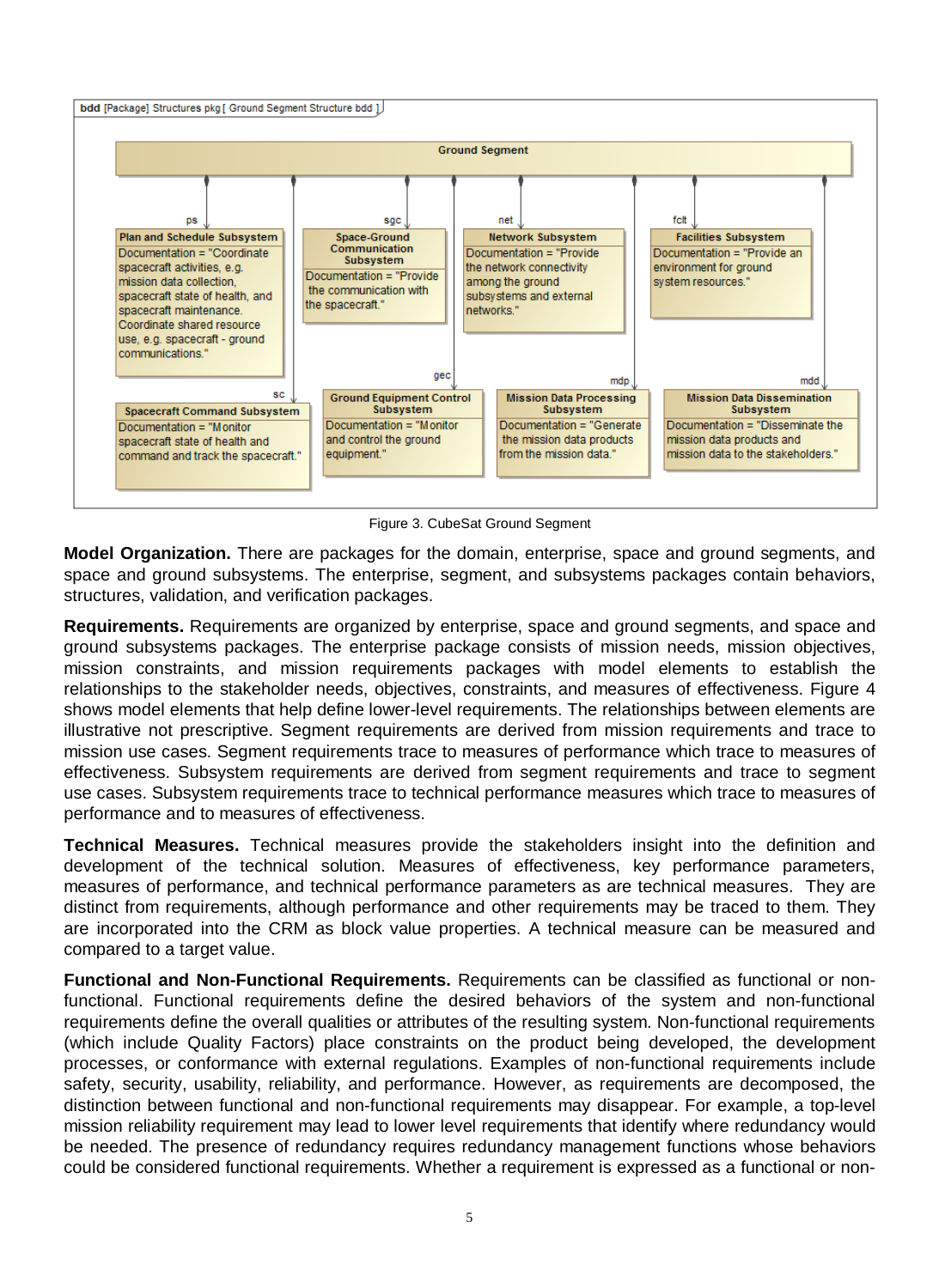functional requirement may depend on the level of detail to be included in the requirements document, the extent to which the application domain is understood, and the experience of the developers.



Figure 4. Hierarchy of Mission Needs, Objectives¸ and Constraints; Technical Measures, Requirements, and Use Cases The relationships between elements are illustrative not prescriptive

#### **3. Mission-Specific CubeSat Model** [13]

The steps for developing a mission-specific CubeSat model are illustrated in Figure 5. The first step is taking the CRM and populating the mission-specific enterprise needs, objectives, constraints, and measures of effectiveness to create a mission-specific logical architecture. Figure 4 previously illustrated the roles and relationships of requirements, use cases, and technical measures across the architectural layers comprising the enterprise, mission, segments, and subsystems. Key to defining the missionspecific logical architecture layers is creating of use cases and technical measures to describe fully the behaviors and data flow in support of the stakeholder needs, objectives, measures of effectiveness, and constraints. Although the CRM space and ground subsystems have been broadly defined, the mission teams may find it necessary to modify the subsystem definitions according to the allocated requirements.

The next step is to create the physical architecture from the logical architecture, and this is accomplished by determining the types of subsystem components that meet the functional and performance subsystem requirements. Physical components include the specific hardware, software, persistent data, and operational procedures.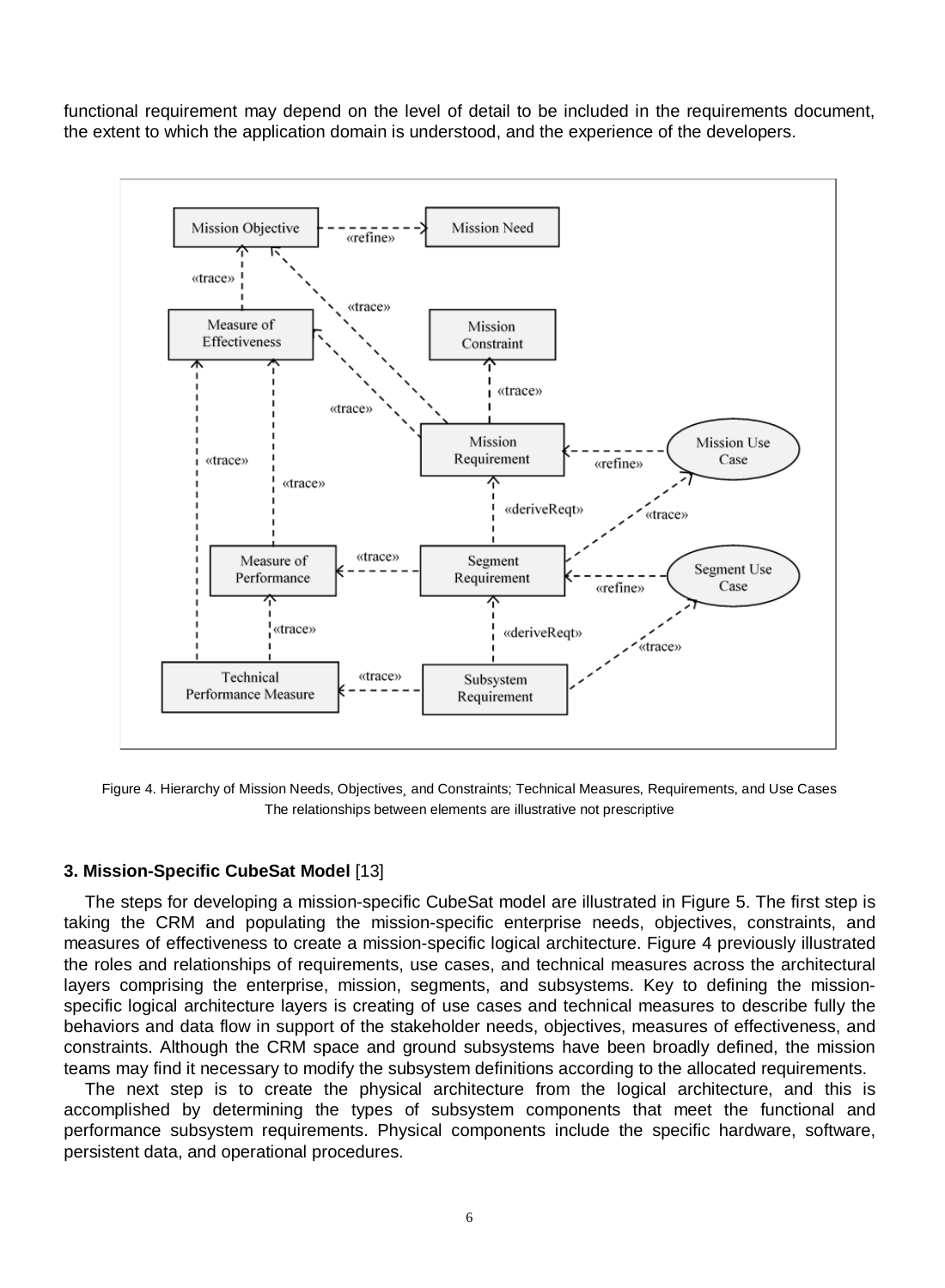The final step in Figure 5 is to complete the CubeSat mission design and to develop the CubeSat space and ground segments.



Figure 5. CubeSat Reference Model Provides the Foundation for the Mission-Specific CubeSat Model

# **4. Approach to Validation and Verification** [13]

The CRM is basically a model of a model. That is, the CRM will be used by a mission-specific CubeSat team to design and develop their mission-specific CubeSat.

*Validation* confirms, by providing objective evidence, that the system, as-built (or as it will be built), satisfies the stakeholders' needs. That is, the right system has been (or will be) built.

*Verification* confirms, by providing objective evidence, that the system and all its elements perform their intended functions and satisfy the requirements allocated to them. That is, the system has been built right. Verification methods include inspection, analysis, demonstration, and test.

Stakeholders are individuals or organizations with an interest in the system. Typical stakeholders include users, operators, organization decision makers, parties to the agreement, regulatory bodies, developing agencies, support organizations, and society at large. They can also include interoperating and enabling systems.

Stakeholders have various interests in the CRM: Some are interested in the models themselves and others are interested in the missions that can be realized from the mission-specific instantiations of the model, and some are interested in both.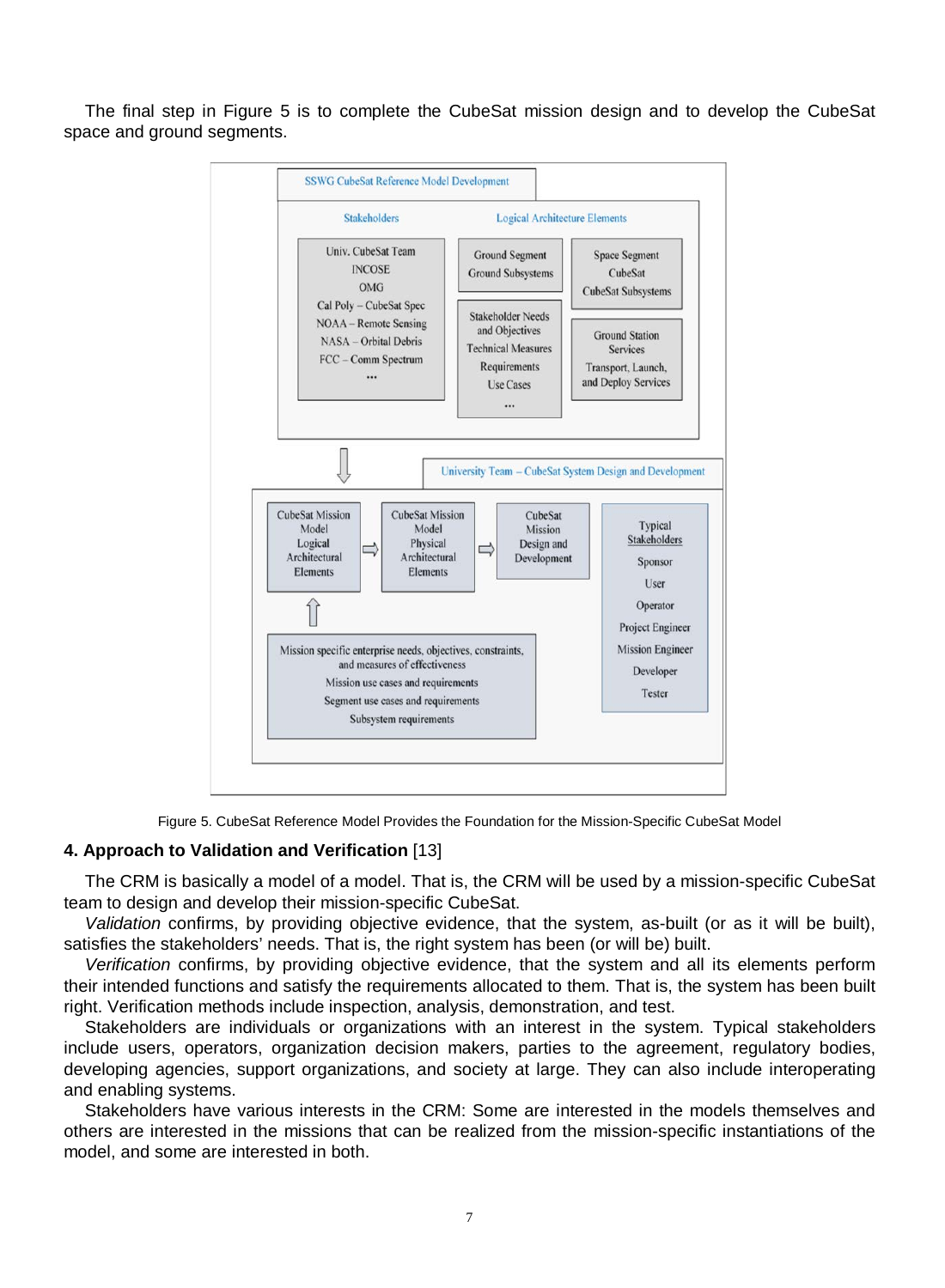**Stakeholders, Concerns, Viewpoints, and Views.** ISO/IEC/IEEE 42010:2011 established the following terminology [15]:

- Stakeholders and Concerns: A concern could be manifest in many forms, such as in relation to one or more stakeholder needs, goals, expectations, responsibilities, requirements, design constraints, assumptions, dependencies, quality attributes, architecture decisions, risks or other issues pertaining to the system.
- Architecture Viewpoint: Work product establishing the conventions for the construction, interpretation and use of architecture views to frame specific system concerns
- Architecture View: Work product expressing the architecture of a system from the perspective of specific system concerns

**Regulatory Agencies** are stakeholders. Licenses and regulations, timelines, and procedures must be must be well understood and part of the CRM. In the U.S. the FCC regulates the radio frequencies, NASA provides orbital debris guidelines, and NOAA regulates remote sensing. The validation that the national stakeholders' regulations and guidelines have been properly instantiated, will consist of viewpoints into the CRM. The viewpoints include source regulations, guidelines, procedures, and timelines. Verification of compliance with the regulations and timelines will be the responsibility of the mission-specific CubeSat team. Their mission-specific CubeSat model will need viewpoints for the compliant model elements, licenses, and authorizations.

**Cal Poly CubeSat Project** is a stakeholder. The Cal Poly CubeSat Specification [16] specifies a CubeSat's physical, mechanical, electrical, testing, and operational requirements.

**INCOSE and OMG** are both stakeholders. They jointly developed SysML to support MBSE. An independent review team will validate that the CRM complies with accepted SysML modeling guidelines. OMG is responsible for establishing the CRM as a specification. OMG review and approval of the CRM will validate that the CRM is qualified to be a specification.

**SSWG and University CubeSat Teams** are both stakeholders since they are model users. The SSWG is a stakeholder since it is developing the model for use by the university team. A traditional pre-MBSE approach would be to negotiate a CRM requirements document and then to develop the model. In MBSE, the SSWG works with the university teams to define the model elements and relationships from the CubeSat domain and enterprise to the space and ground segments and subsystems.

Figure 6 illustrates that viewpoints into the CRM will provide the objective evidence needed for validation. The CRM will be populated with a representative mission, and then the viewpoints will provide the objective evidence for verification. The CRM will have logical elements that can be reused by a mission-specific CubeSat team as a basis for its logical and physical CubeSat models. The CRM will have viewpoints for model elements and relationships in support of mission-specific CubeSat stakeholder needs, objectives, and technical elements as well as requirements definition, validation, and verification. As illustrated in Figure 6, the mission-specific CubeSat viewpoints will provide the objective evidence needed for validation and verification of the mission-specific CubeSat model. Figure 6 also shows the role of mission modeling in the validation and verification of the mission-specific CubeSat model and the mission-specific CubeSat. The CubeSat SysML model and the modeling tool can be configured to execute a mission scenario. This includes interfacing with commercial off-the-shelf (COTS) modeling tools [7].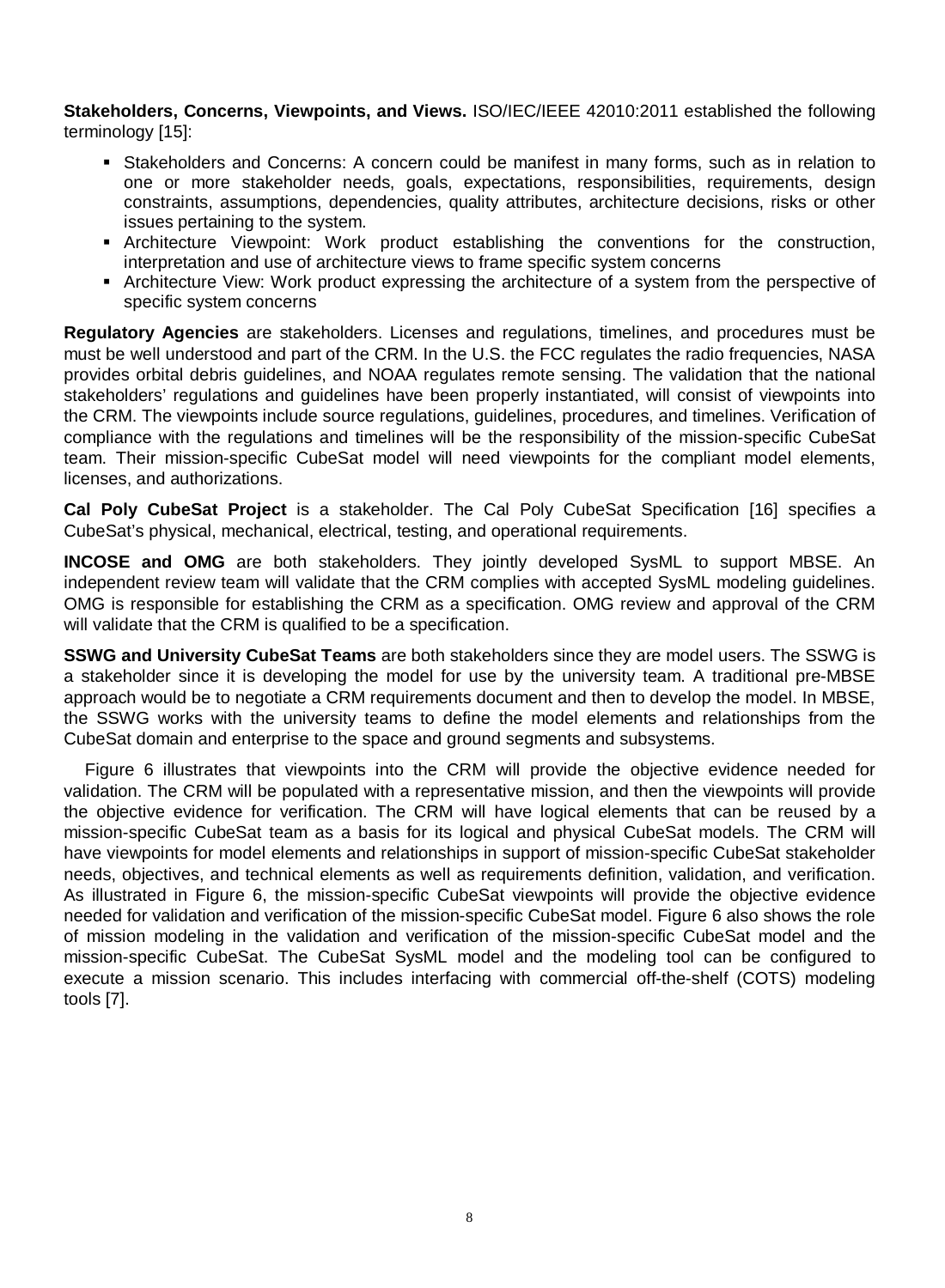

Figure 6. Validation and Verification of the CubeSat Reference Model and the Mission-Specific CubeSat Model

## **5. Conclusion**

As MBSE matures and continues to penetrate real world engineering practice, the concept of a reference model is an important development to facilitate transition of MBSE into real world practice [1], [17]. This paper has presented recent advances in developing a CubeSat Reference Model (CRM) in accord with MBSE specification. This paper discusses the specification, validation, and verification of the CRM. This activity is being pursued by a team comprising government, academia, and INCOSE SSWG. This activity is expected to continue into the foreseeable future resulting in further advances in MBSE [17], [18]. Future advances include the development of a library of reference models (for different domains and missions) that are metadata-tagged for easy retrieval.

#### **Acknowledgements**

The authors acknowledge the contributions of SSWG team members Philip Cahill, Myron Hecht, and Brad Ayres in developing the Validation and Verification approaches expressed in this paper.